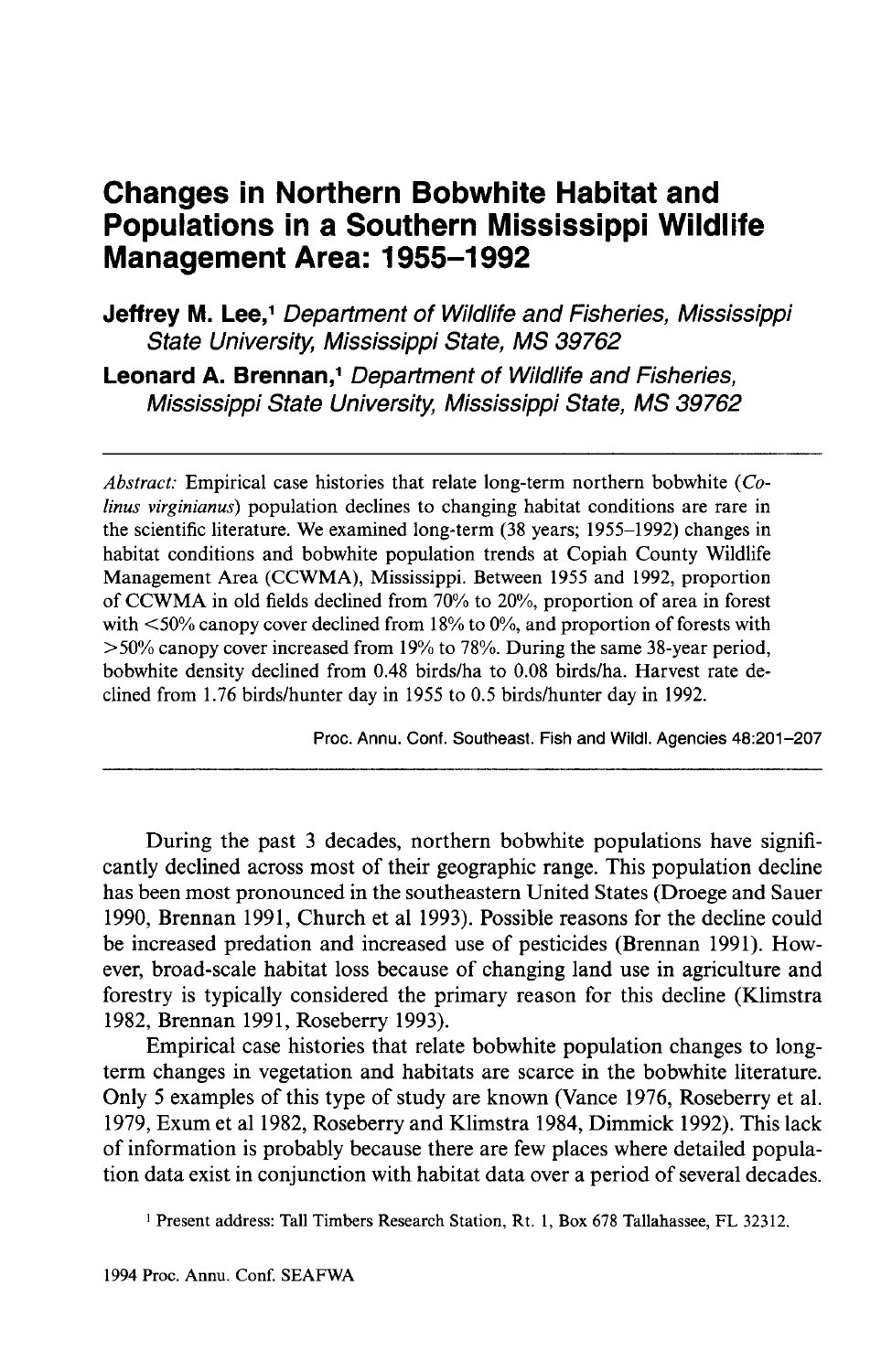The purpose of this paper is to provide a case history that illustrates how bobwhite harvest rates and habitat components have changed on a public wildlife area in Mississippi over a 38-year period. We quantified changes in proportions of 3 habitat types and related these changes to bobwhite population abundance.

This project was funded by the Mississippi Department of Wildlife, Fisheries and Parks. F. Miller and the Remote Sensing Lab at Mississippi State University provided valuable assistance. Aerial photographs were provided by the Mississippi Forestry Commission and the U.S. Department of Agriculture, Agricultural Stabilization and Conservation Service office in Copiah County. Special thanks to M. G. Chambers for her patience, expertise, and help.

## **Methods**

This study was conducted on the Copiah County Wildlife Management Area (CCWMA), a tract of 2,900 ha located in the central pine-hardwood region of southern Mississippi (Hood 1956a). This area is owned by the Mississippi Department of Wildlife, Fisheries and Parks (MDWF&P). During the 1950s, 1960s, and 1970s, CCWMA was managed almost exclusively for northern bobwhite. Since this time, the management objectives have become much broader. Currently, most vegetation at CCWMA consists of dense mature pine *(Pinus* spp.) stands or mixed pine-upland hardwood forest. Approximately 200 ha of CCWMA consists of fallow fields or fields which were in hay production from the 1970s until 1990.

### Delineation of Habitat Types

Aerial photography of CCWMA was obtained for 1955, 1972, and 1992. Three habitat types were delineated including open fields, pine forest with tree canopy coverage  $\leq 50\%$ , and pine forest with tree canopy coverage  $> 50\%$ . The rationale for discriminating between pine forest stands with  $\langle 50\% \text{ and } 50\% \rangle$ forest canopy is that stands with <50% canopy cover are considered suitable bobwhite habitat (Stoddard 1931), whereas those with  $> 50\%$  canopy coverage are considered either marginal or unsuitable as bobwhite habitat (Rosene 1969).

Habitat types were transferred to a U.S. Geologic Service (USGS) 7.5 minute quadrangle map using a Sketchmaster to remove distortion. Map coverages of habitat types were then digitized using PC ARC/INFO (ESRI Inc. 1989). Habitat type attribute data were added to the 3 coverages to discriminate among the 3 habitat types. A subset containing 132 ha of CCWMA was used to compare among years 1955, 1972, and 1992. This particular area was chosen because it contained key landmarks and roads that were necessary to reference various scales of photographs to the USGS quadrangle map.

## Population Assessments

Hunter harvest data (hunter days and number of bobwhites bagged per hunt) were collected from CCWMA records (information on file in MDWF&P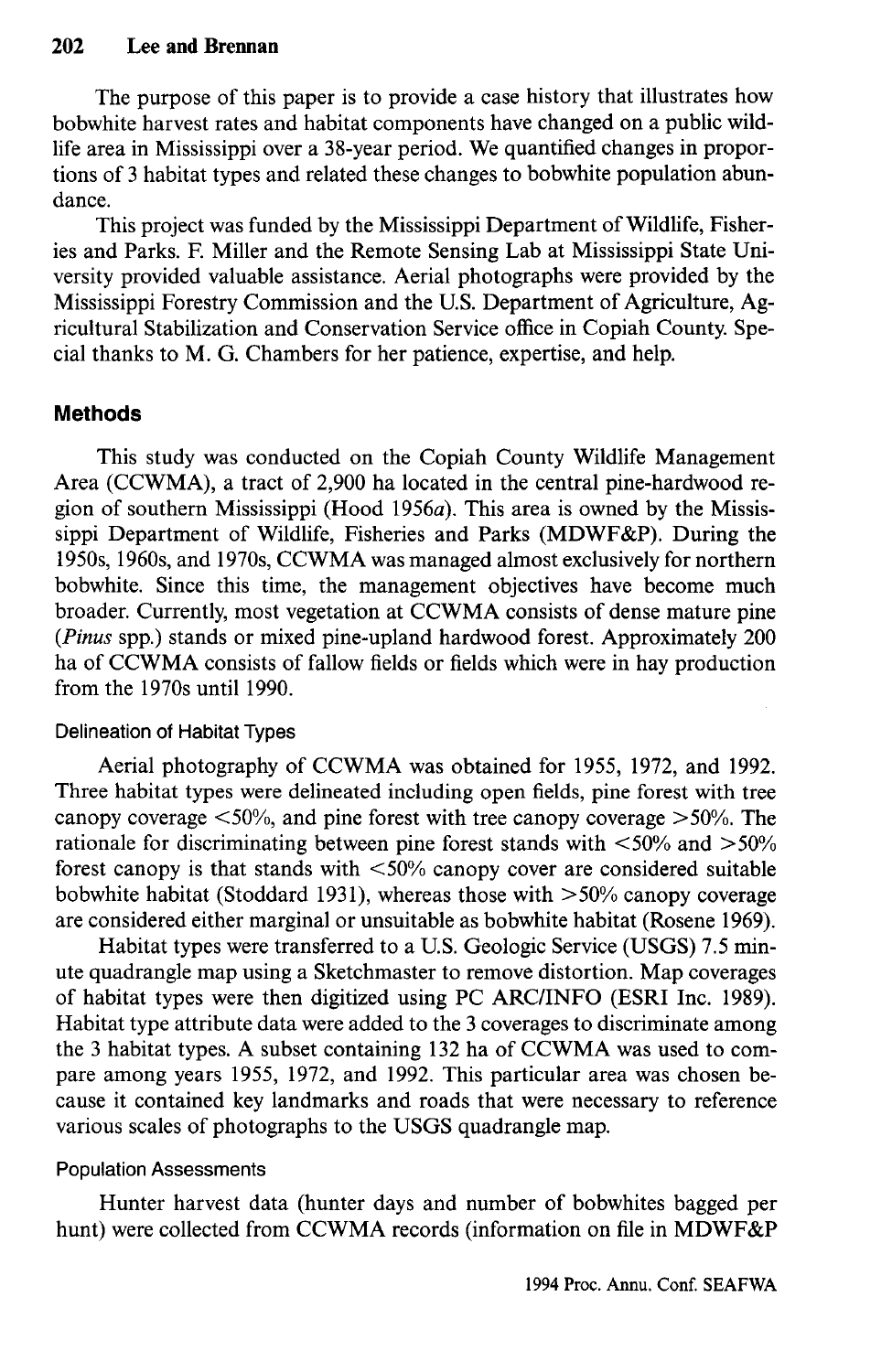office; Jackson, Miss.) for all years between 1972 and 1992. Additional bobwhite hunter harvest and population data on quail at CCWMA were obtained from Hood (19566) and Brennan et al. (1991). Hood (19566) obtained population estimates with mark-recapture techniques, while Brennan et al. (1991) used trained dogs to locate coveys and make population estimates. Continuous hunter harvest data for the years 1955-1992 do not exist at CCWMA. Simple linear regression analyses were used to test for trends in harvest rate from 1972 to 1992.

### **Results**

Proportions of habitat types delineated at CCWMA changed significantly  $(X^2 = 181.4, df = 4, P = 0.001)$  from 1955 to 1992 (Fig. 1). Stands with tree canopy coverage <50% increased *(X<sup>2</sup>* = 32.5, df = 1, *P<* 0.001) from 1955 to 1972 then declined ( $X^2$  84.0, df = 1,  $P$  < 0.001) during the next 20 years (Fig. 1). Forest with tree canopy cover  $>50\%$  increased ( $X^2 = 87.2$ , df = 1, P < 0.001) from 1955 to 1992 (Fig. 1). Fields, stands with tree canopy cover  $\leq 50\%$ , and stands with tree canopy cover  $>50\%$  composed 88.8 ha, 20.5 ha, and 23.0 ha, respectively, of the total 131.6 ha area in 1955 (Fig. 2a). In 1972, fields comprised 41.3 ha, stands with tree canopy cover <50% totaled 63.7 ha, and 26.3 ha of the total area were stands with tree canopy coverage >50% (Fig. 2b). Fields, stands with tree canopy cover  $\langle 50\%$  and stands with tree canopy cover  $> 50\%$  in 1992 comprised 25.1 ha, 0.0 ha, and 74.9 ha, respectively, of the area (Fig. 2c).



Figure 1. Percent change in habitats for a selected 131.6-ha portion of Copiah County Wildlife Management Area, Mississippi, for 1955, 1972, and 1992.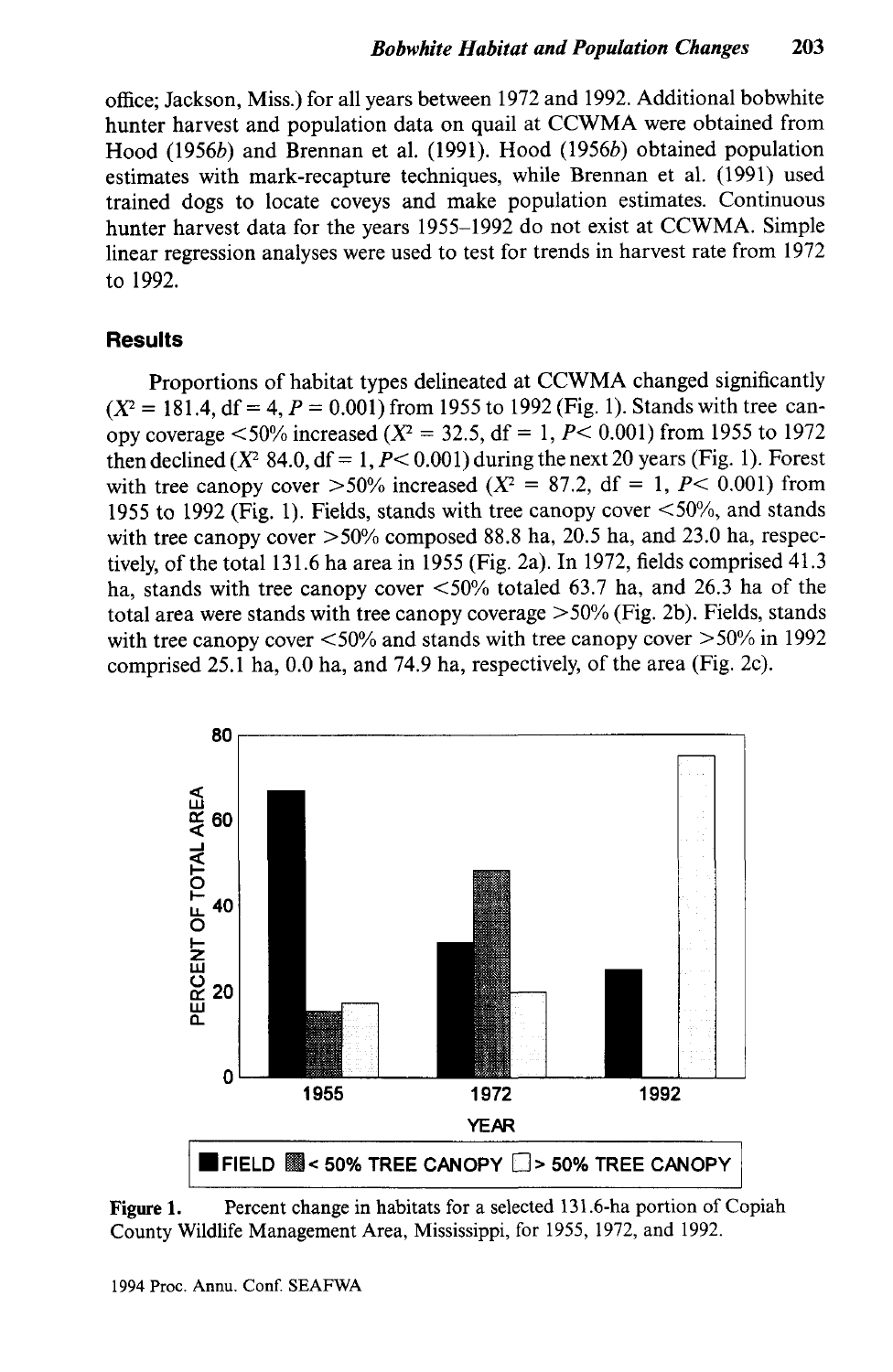

Figure 2. Maps depicting change in habitats for a selected 131.6-ha portion of Copiah County Wildlife Management Area, Mississippi, for 1955, 1972, and 1992. Copiah County Wildlife Management Area, Mississippi, for 1955, 1972, and 1992.

Northern bobwhite harvest rate *(N* bagged/hunter day) was level from 1972 to 1981 ( $r^2$  0.25,  $n = 10$ ,  $P = 0.084$ ) and declined from 1982 to 1992 ( $r^2$  0.78,  $n$ 11, *P<* 0.001) (Fig. 3). Densities of bobwhites at CCWMA declined from 0.69/ ha in 1955 to approximately 0.08/ha during 990 (Table 1). Harvest rate ranged from 1.76/hunter day in 1955 to 0.5 per hunter day in 1992 (Fig. 3).

## **Discussion**

Although other sources of variation exist, a general consensus among wildlife scientists is that habitat loss from changing land use is primarily responsible for regional bobwhite population declines (Edwards 1972, Klimstra 1982, Brennan 1991, Roseberry 1993). However, very little information that directly supports this consensus is available. Leopold (1929) observed that quail were "very abundant" throughout Mississippi, but that deer and turkey were "scarce and in short supply." Leopold related abundance of quail to the widespread presence of tenant farms, crude agriculture with numerous fallow fields, and frequent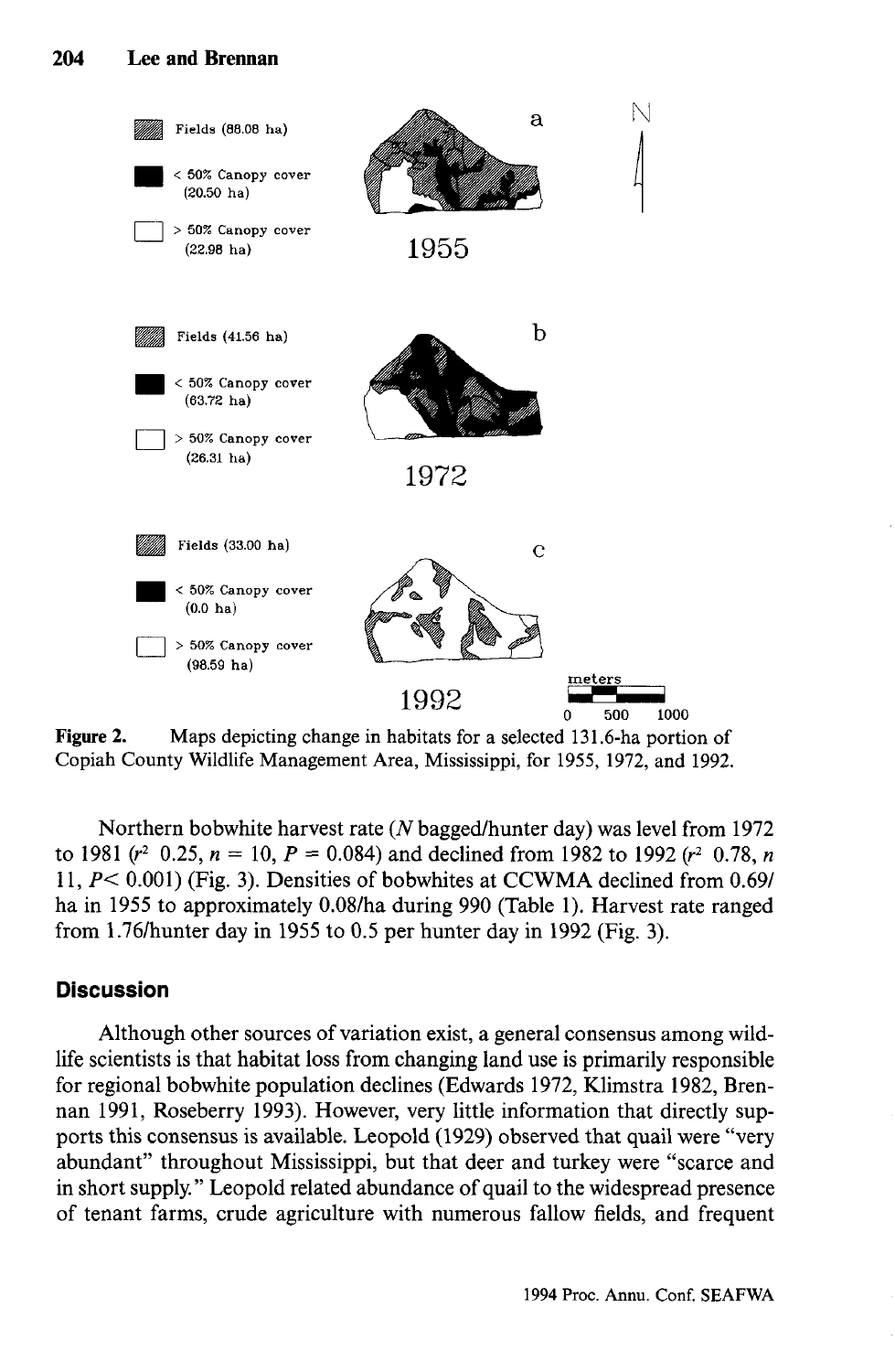## **Table 1.**

Estimated fall northern bobwhite population density values from 1950 to 1955 and in 1990 at Copiah County Wildlife Management Area, Mississippi.

| Quail/ha |
|----------|
| 0.48     |
| 0.48     |
| 0.49     |
| 0.60     |
| 0.75     |
| 0.69     |
| 0.08     |
|          |

•Data for 1950- 1955 from Hood (1956b); data for 1990 from Brennan et al. (1991).



**Figure 3.** Harvest rate *(N* bagged/hunter day) of northern bobwhites from 1955 and from 1972 to 1992 for the Copiah County Wildlife Management Area, Mississippi. Regression analyses were performed on data from 1972 to 1992.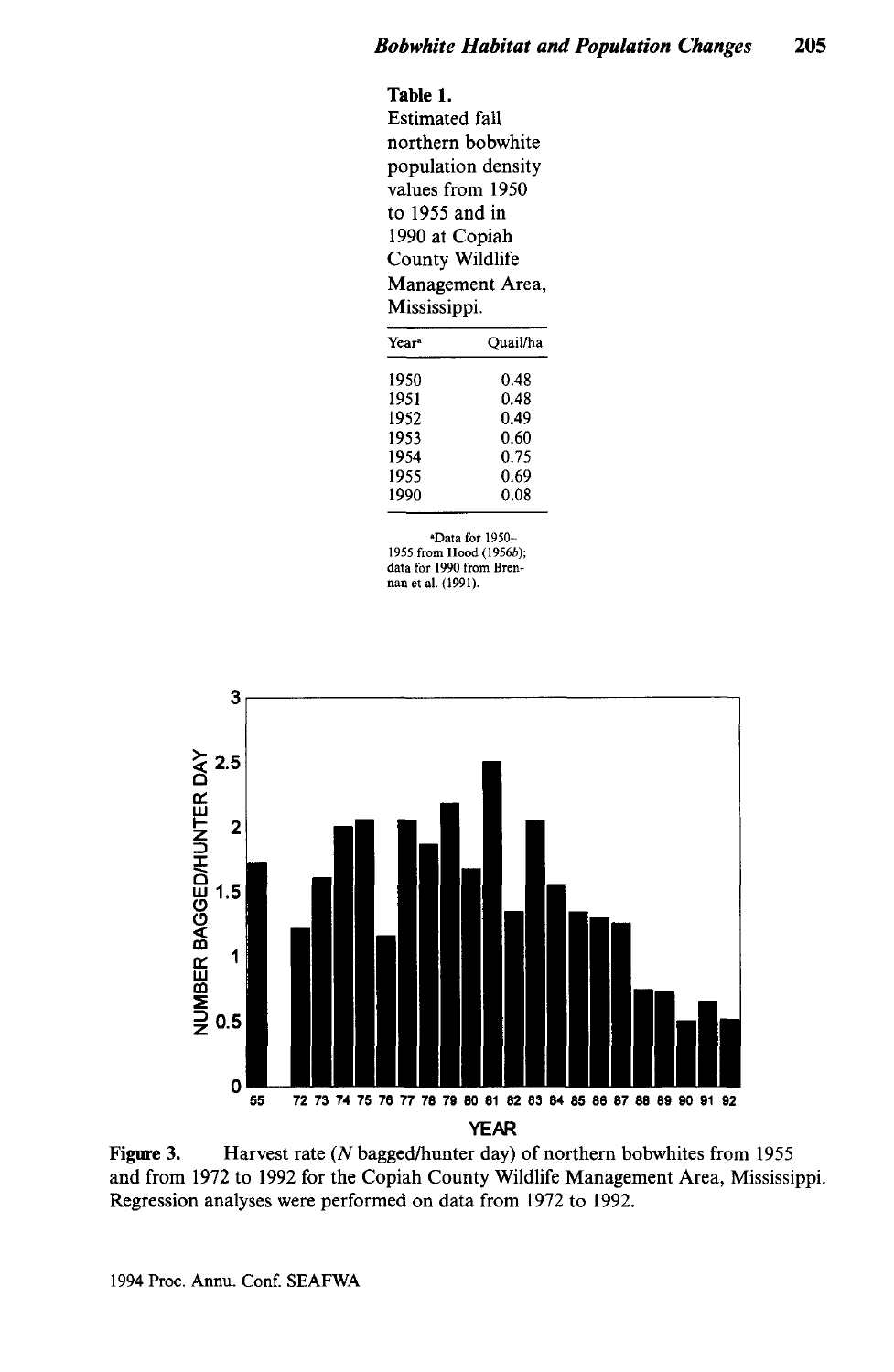burning of the open woods. Efforts are underway at CCWMA to restore habitat conditions similar to those produced by tenant farming practices.

Roseberry et al. (1979) and Dimmick (1992) provide 2 empirical examples that directly relate declining bobwhite populations to a deterioration in habitat conditions. The study by Roseberry et al. (1979) was conducted over a 9-year period in agricultural environments of southern Illinois. They observed that as fallow areas moved through secondary plant succession, bobwhite populations declined rapidly, even without hunting. A primary difference between the study by Roseberry et al. (1979) and our study was that they had demographic data in addition to basic measures and indices of abundance. Thus, Roseberry et al. (1979) were able to identify that a lack of annual production, and not changes in survival, were responsible for the decline.

Although Dimmick (1992), like our study, did not have demographic data, his linkage of long-term bobwhite declines at Ames Plantation in western Tennessee was based on a compelling correlation with changing land use. Dimmick (1992) observed that loss of nesting habitat at Ames was a key factor in the decline he observed from 1966-1991. This loss of nesting habitat was related to increased acreages planted to soybeans and the "cleaning-up" of idle areas that contained high quality nesting and brood habitat. Similarly, studies by Vance (1976), Exum et al. (1982), and Roseberry and Klimstra (1984) demonstrated that increasing agricultural field size and reducing brushy vegetation around and within fields adversely affected nesting habitats during summer and protection cover during winter.

At CCWMA, decline of fallow-field habitats and loss of open, park-like pine forest apparently caused the deterioration of habitat. Both earlysuccessional, fallow-field environments, and open-canopy pine forests are important components of bobwhite habitat in the southeastern United States (Rosene 1969).

#### Assumptions and Management Implications

Our results provide a case history that illustrates how forest and old-field habitats changed over a 38-year period, and how decline in a bobwhite population occurred during the last 20 years. Our results cannot demonstrate that a causal relationship exists between the changing proportions of habitat types and the decline in bobwhite populations observed at CCWMA. This assumption could be tested by controlled, experimental manipulations of the present habitat conditions at CCWMA. Several replicate units at CCWMA could be "returned" to the proportion of habitat types present during a previous period (either 1955 or 1972), and the resulting bobwhite population response monitored. Control, or unmanipulated areas, also should be monitored to assure that if a positive population response to management occurs, it is not a function of some other factor such as favorable weather conditions.